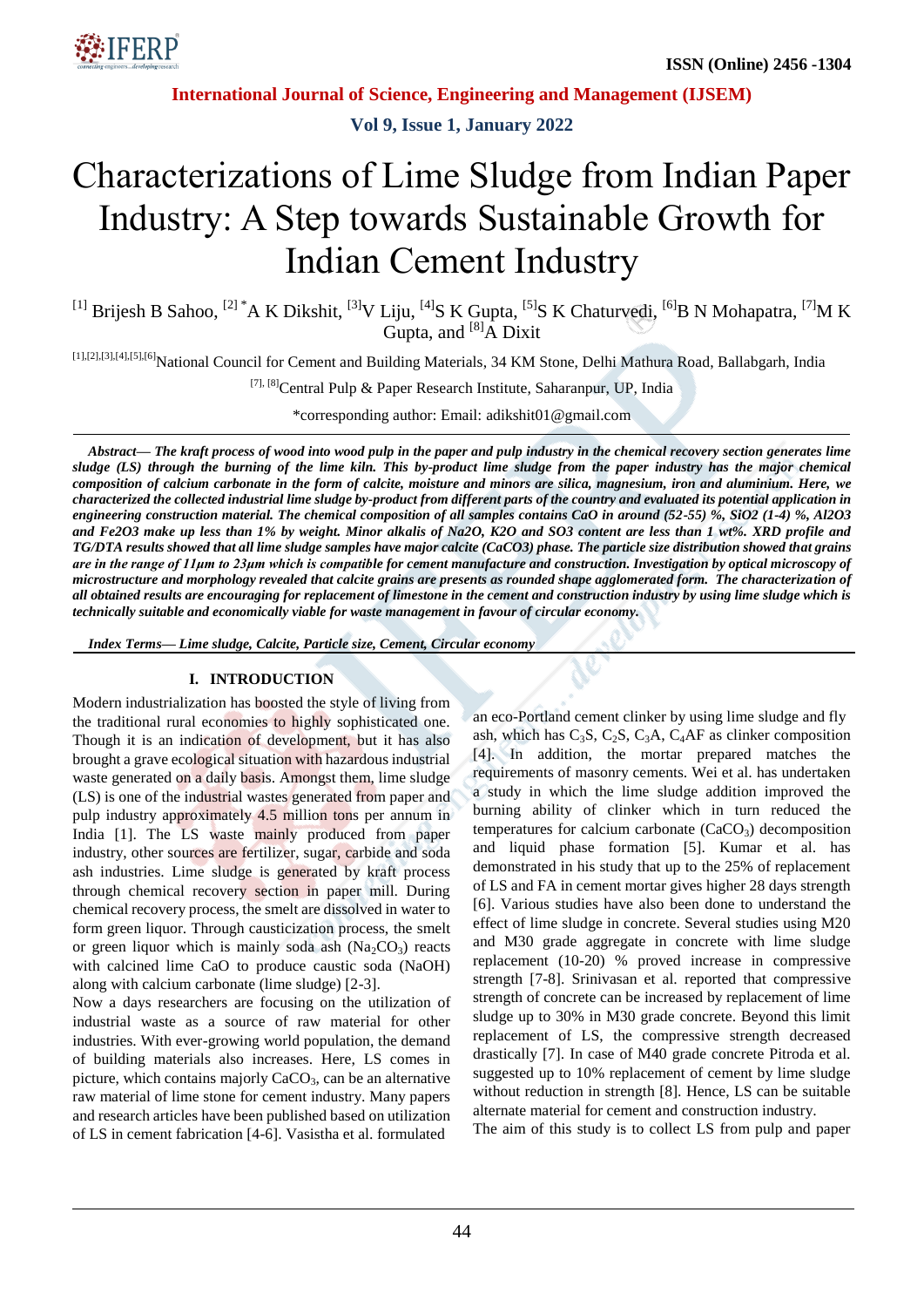

# **Vol 9, Issue 1, January 2022**

industries from different locations of India as mentioned in Table I and its characterization to analyse the potential utility of LS in construction industries.

## **II. MATERIALS AND METHODS**

The industrial LS samples were collected form three paper and pulp industries as given in Table-I from different parts of the paper and pulp industries of India. The same samples were characterized for further studies. The chemical composition such as CaO,  $SiO_2$ , Fe<sub>2</sub>O<sub>3</sub>, Al<sub>2</sub>O<sub>3</sub> along with alkalis and  $SO<sub>3</sub>$  content were analysed by chemical method following standards IS 4032:1985 and IS: 1760:1991 and by XRF (Model: ZSX Primus II) made by Rigaku Corporation, Japan. XRD (Model: Smart lab SE) made by Rigaku Corporation, Japan was used to study the major and minor phases present inside LS at the wavelength  $CuK<sub>0</sub>=1.54$  nm with the scanning rate of  $1^{\circ}/\text{min}$  from (10-70) degree. Thermal analysis was done by (Diamond TGA/DTA) (Model: Perkin Elmer) to determine thermal behaviour and weight loss of LS from temperature range of  $30^{\circ}$ C to  $1000^{\circ}$ C at 10°C/min. Particle Size distribution (PSD) was measured by PSD analyser (Model: Microtrac S3500), Germany to observe particle sizes and morphological studies has been done by Optical Microscopy (Model: Nikon LV100pol), Japan.

**Table 1**. Collected samples from different regions of the country

| <b>Constituents</b>    | LS <sub>1</sub> | LS <sub>2</sub> | LS3   |
|------------------------|-----------------|-----------------|-------|
| <b>Moisture</b>        | 3.31            | 27.96           | 34.87 |
| LOI                    | 40.55           | 41.65           | 40.28 |
| <b>Silica</b>          | 3.96            | 0.79            | 3.96  |
| <b>Iron Oxide</b>      | 0.13            | 0.14            | 0.36  |
| <b>Alumina</b>         | 0.36            | 0.22            | 0.58  |
| <b>Calcium Oxide</b>   | 52.16           | 55.16           | 52.87 |
| <b>Magnesium Oxide</b> | 1.43            | 0.52            | 0.87  |
| Sulphuric Anhydride    | 0.12            | 0.06            | 0.05  |
| <b>Sodium Oxide</b>    | 0.76            | 0.93            | 0.72  |
| <b>Potassium Oxide</b> | 0.11            | 0.06            | 0.01  |
| Eq. as $Na2O$          | 0.83            | 0.97            | 0.73  |
| <b>Chloride</b>        | 0.012           | 0.009           | 0.006 |

#### **III. RESULTS AND DISCUSSION**

#### **A. Chemical analysis of lime sludge**

The chemical analysis data of lime sludge samples was tabulated in Table II. The three LS samples were oven dried for 24 hours for moisture remove and moisture was found to be 3% in LS 1 whereas moisture content was very high in LS 2 and LS 3 (27-34) %. This may be due collection of samples from different parts of the country having different source of raw material and chemical process parameters. The loss on ignition (LOI) of all samples were almost same approx. 40%. The CaO content of LS varied from  $(52-55)$  %. SiO<sub>2</sub> in LS 2 and LS 3 was higher than that of LS 1. MgO content in all the samples were less than 1% which don't have any adverse effect. The iron oxide and alumina content made up also less than 1% by weight. Minor volatiles like  $(Na<sub>2</sub>O, K<sub>2</sub>O, Cl<sub>1</sub>)$ ,  $SO_3$ ) were present less than 1% by weight in all the three samples. Since the chemical composition of lime sludge is having similar composition as high grade lime stone and its amount present is within the limit as defined by IS codes (IS 1760:1991 and IS 4032:1985), it can effectively replace the limestone for Portland cement manufacture in cement industry [9].

**Table 2**. Chemical analysis of three different collected LS

| S1. | Region      | Composition                 | Sample Code     |
|-----|-------------|-----------------------------|-----------------|
| No. |             |                             |                 |
|     | South India | 100% wood based             | LS <sub>1</sub> |
| 2   | North India | 40% wood and 60% agro based | LS 2            |
| 3   | North India | 30% wood and 70% agro based | LS 3            |

**B. XRD Phase analysis of lime sludge**

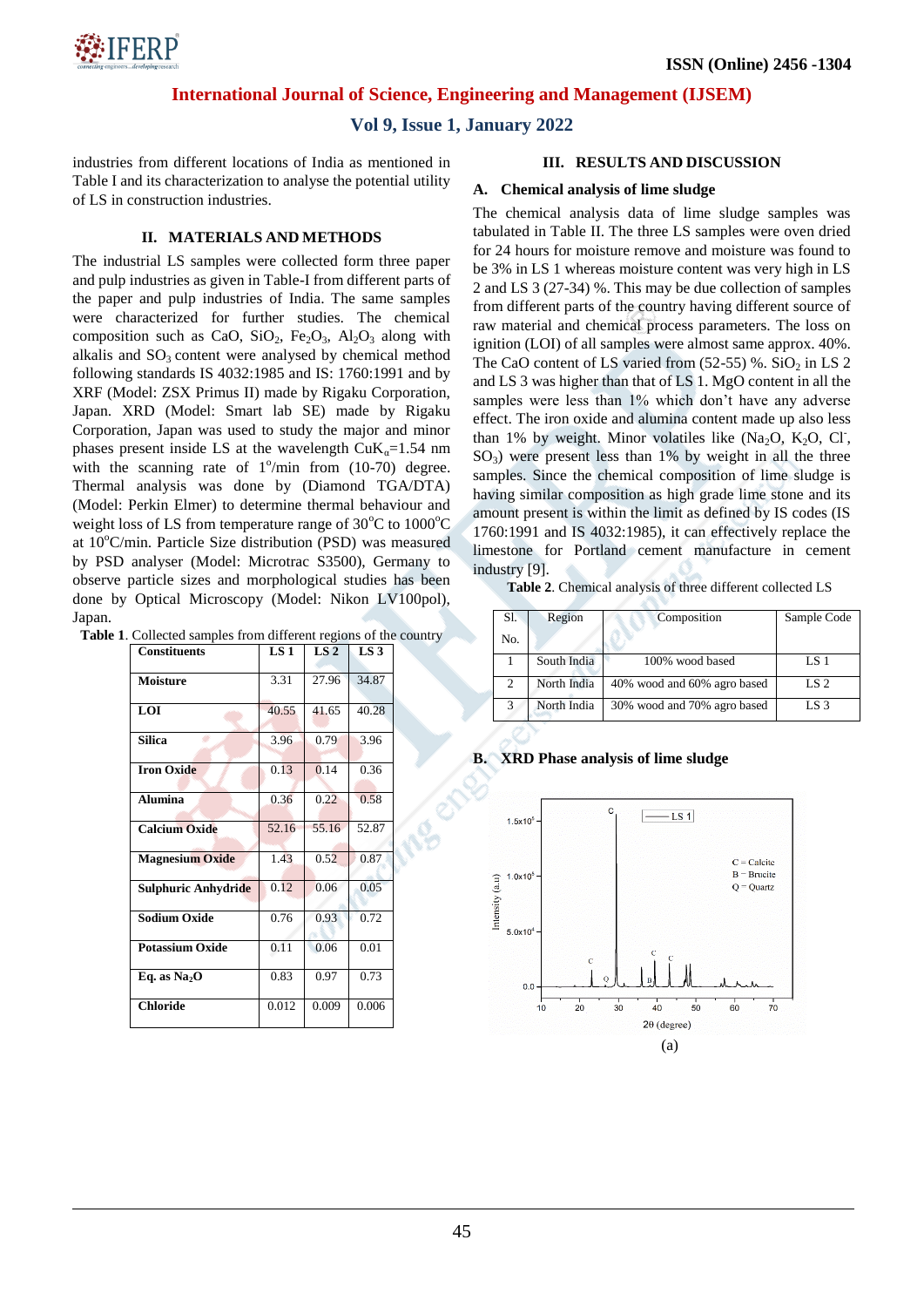

**Vol 9, Issue 1, January 2022**



**Fig. 1.** XRD pattern: (a) LS 1 (b) LS 2 and (c) LS 3

Major and minor phases were analysed and presented in the Table III. According to the earlier study obtained by Buruberri et al. [10] and comparing with the results of present observation, calcite was predominantly presented in all the LS samples given in Fig.1. Minor phases like silica, Brucite, Portlandite, Sillimanite and Aragonite were also available in LS samples. These XRD results were in align with the obtained chemical analysis results.

**Table 3**. XRD phases of three different collected LS

| <b>Phase</b>       | LS <sub>1</sub> | LS <sub>2</sub> | LS <sub>3</sub> |
|--------------------|-----------------|-----------------|-----------------|
| Calcite            | Major           | Major           | Major           |
| <b>Ouartz</b>      | Minor           | Minor           | Minor           |
| <b>Brucite</b>     | Minor           | Minor           | Minor           |
| <b>Sillimanite</b> | Minor           | Minor           |                 |
| <b>Portlandite</b> |                 | Minor           | Minor           |
| <b>Aragonite</b>   |                 | Minor           |                 |

**C. Thermal analysis by DTA/TGA of lime sludge**



Thermal analysis of LS samples have been conducted by TG/DTA and the results are shown by the Fig. 2. DTA has shown an endothermic peak in LS 1 and LS 2 at  $824^{\circ}$ C and  $812^{\circ}$ C, respectively which may be due to the decarbonation of calcium carbonate and the corresponding weight loss were found to be (36-39)%[11]. Endothermic peak was observed at  $400^{\circ}$ C for LS 1 and 376<sup>°</sup>C for LS 2, respectively with the weight loss of 0.5%. These peaks are attributed to the water associaated with magnesium hydroxide [12]. Other endothermic peak at  $424^{\circ}$ C was observed for LS 2 which may be due to the presence of Portalandite whose presence was also confirmed by XRD. The TG/DTA data of LS 3 was almost same with LS 2. The total weight loss of all the samples was observed to be approximately (40-43)%.

## **A. Particle size distribution (PSD)**

**Table 4**. PSD of three different collected LS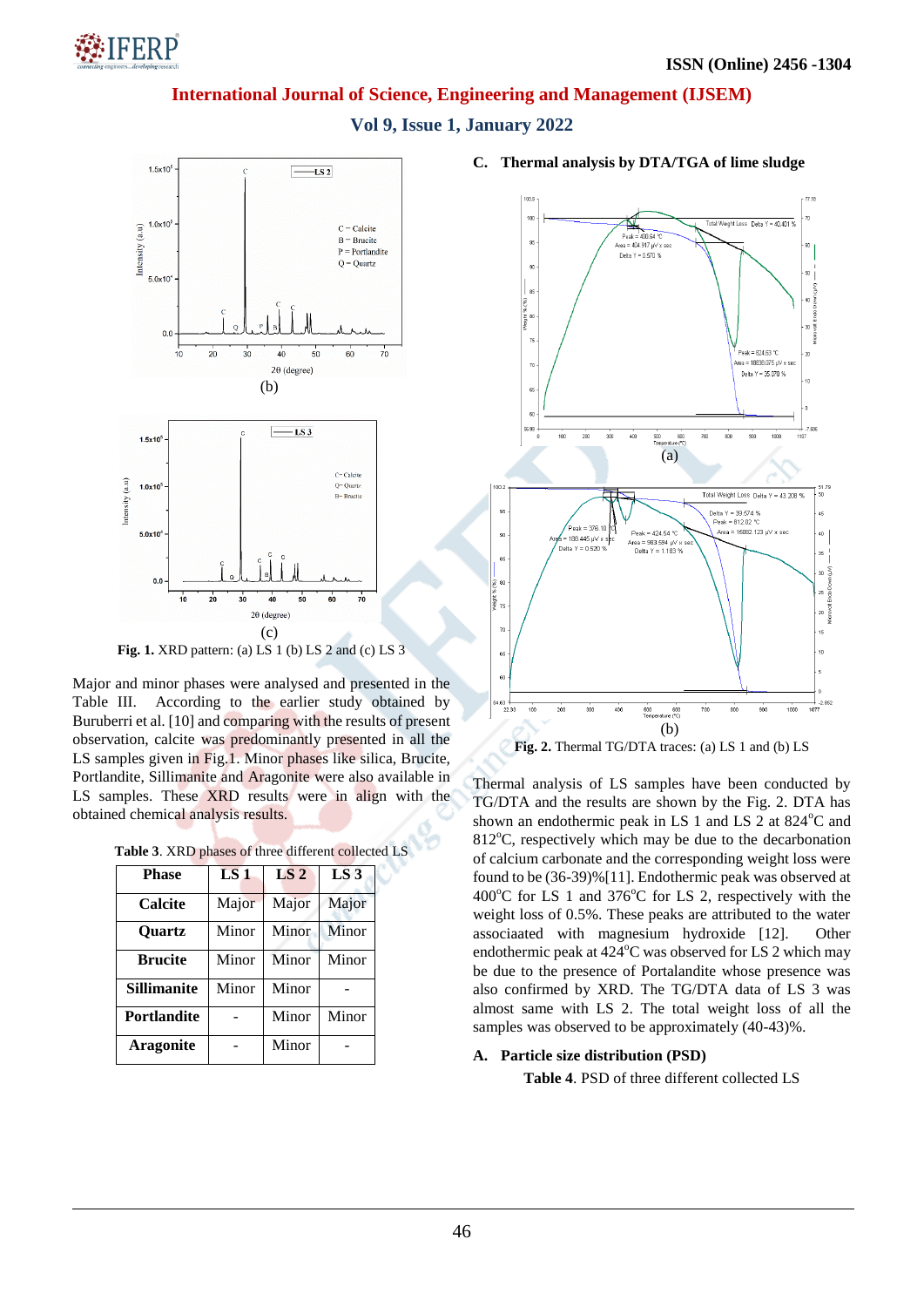

**Vol 9, Issue 1, January 2022**

Table IV showed the various sizes of the PSD for LS 1, LS 2 and LS 3. It was observed that average size (D50) of LS 1 was 11.23 μm, whereas average size (D50) of LS 2 and LS 3 were almost same in the range of (23-26) μm. This results proved that lime sludge particles were compatible with other conventional cementitious raw materials. It can usuable to replace most precious raw materials limestone to achieve similar or better properties in the cement manufacture.

#### **B. Morphology by optical microscopy**





 $(h)$ 



The optical microscopy image of three lime sludge samples were given as below Fig.3. The major minerals present were calcium carbonate in the form of calcite with other accesory minerals like quartz and iron oxide. Micro globular calcium carbonate minerals with rounded grain margins were uniformly distributed in the samples. The size of calcium carbonate in LS 1 was in the range of  $(1-6)$  μm which was also confomity with PSD results. Most of the carbonate mineral grains were present as agglomerate form. In LS-2 & LS 3 clusters of calcium carbonate grains were also uniformly distributed in the sample. Subhedral quartz grains were randomly distributed in the sample having the size range of (2-15) μm in all the samples whereas iron oxide of subhedral to micro globular grains were randomly disseminated in the LS  $(h)$  es.

#### **IV. CONCLUSISONS**

The byproduct lime sludge of paper and pulp industry is mainly composed of calcite with others constituents silica, iron oxide and alumina. Also, some minor organic volatiles

| Samples         | $D10 \, (\mu m)$ | D50 ( $\mu$ m) | D90 $(\mu m)$ |
|-----------------|------------------|----------------|---------------|
| LS 1            | 0.59             | 11.23          | 34.84         |
| LS <sub>2</sub> | 8.77             | 23.75          | 44.49         |
| LS 3            | 5.02             | 16.60          | 37.39         |

were present in the accptable limit for raw materials in the cement manufacture. Particle size of calcites are compatible in granulometry with other raw materials and morphology reveals that calcites are in agglomerate with the presence of other minor constituents like quartz and iron oxide. These lime sludges are worthy raw materals for replacement of limestone for the potential application in favour of sustainble development in Indian cement and construction industry to resume circular economy.